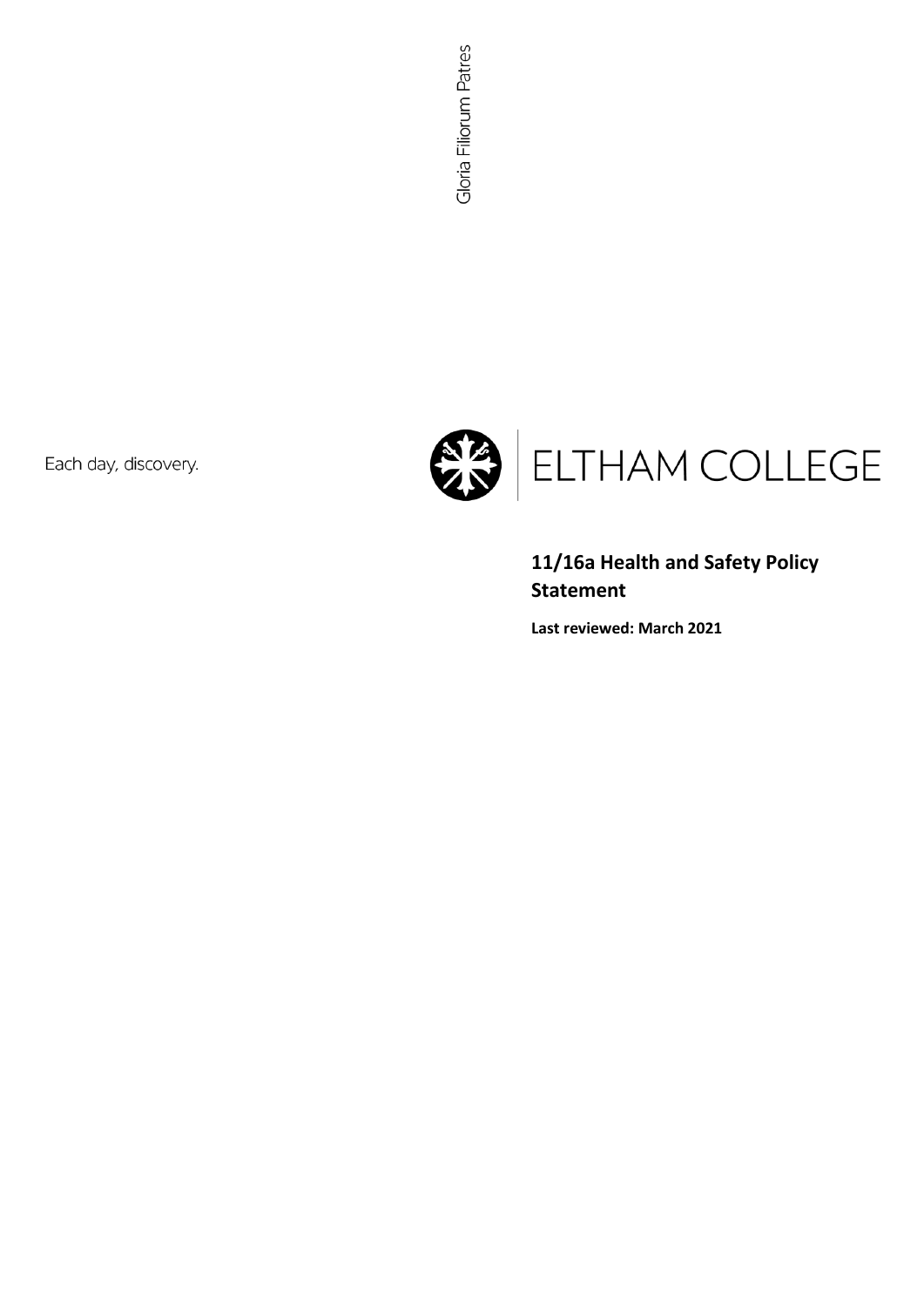

# **Version Control Information**

| <b>Reason For Amendment</b>                                    | <b>Name</b>                  | <b>Date</b>      | <b>Main changes</b>                                                                                                                                                                                      |
|----------------------------------------------------------------|------------------------------|------------------|----------------------------------------------------------------------------------------------------------------------------------------------------------------------------------------------------------|
| Initial guidance produced<br>by consultants                    | Wirehouse                    | Sept 2015        | Initial version                                                                                                                                                                                          |
| Adapted for Eltham College<br>in line with ISI<br>requirements | <b>Bursar</b>                | April 2016       | Contextualisation for Eltham College.<br>Separation of policy document from<br>guidance material, and incorporation<br>of other relevant Eltham College<br>Policies.<br>Alignment with ISI requirements. |
| Adapted for Eltham College<br>in line with ISI<br>requirements | <b>Bursar</b>                | August<br>2016   | <b>Formatting revisions</b>                                                                                                                                                                              |
| <b>Annual Review</b>                                           | <b>Bursar</b>                | August<br>2017   | Minor clarifications and proofing<br>updates throughout, include updates<br>to membership of H&S committee<br>(Section 4)                                                                                |
|                                                                | <b>Bursar</b>                | February<br>2018 | Removal of conditional language                                                                                                                                                                          |
| <b>Annual Review</b>                                           | <b>Bursar</b>                | April 2019       | Removal of references to Wirehouse<br>as external advisors. Updated<br>committee membership.                                                                                                             |
| <b>Updated Governor details</b>                                | <b>Bursar</b>                | Sept 2019        | Updated name of Governor with<br>responsibility for Health and Safety                                                                                                                                    |
| Review                                                         | Head of<br><b>Facilities</b> | March<br>2021    | Updated committee membership,<br>reference to H&S committee, minor<br>changes to wording                                                                                                                 |

# **Other Related Documents**

- Health and Safety Policy;
- Health and Safety Guidance;
- Medical and First Aid Policy;
- Fire Risk (Prevention) Policy and Evacuation Procedures;
- Travel (School Trips) Policy;
- Behaviour Policy.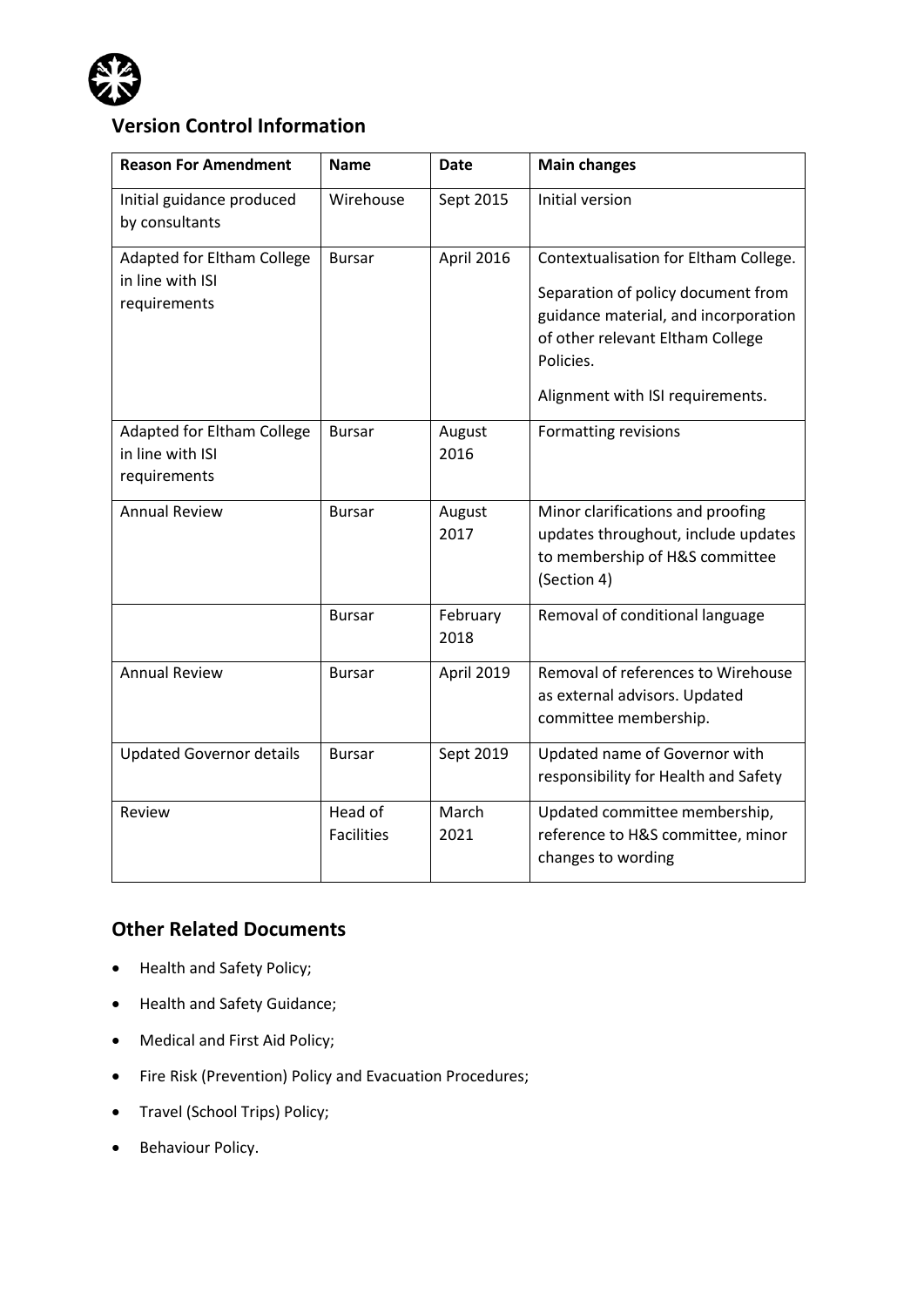

# **Policy Statement**

At Eltham College it is our policy to ensure, so far as is reasonably practicable, the health and safety of our employees, students and anyone else who may be affected by our work activities. The School assesses the risks from our work activities and operates according to the procedures that best promote health and safety at work. The school accepts its responsibilities for health and safety and is committed to providing required resources including staff time, finance, and machinery necessary to achieve the objectives of this policy

The school's adherence to health and safety in catering and cleaning of the food preparation and eating areas is subject to external inspection by the Local Authority Environmental Health Officer (EHO). In addition, the Catering Manager arranges for an independent hygiene and safety audit of food storage, meal preparation and food serving areas once a year, together with regular external deep cleaning and pest control services.

The school has fire risk assessments, carried out by a competent person, which are reviewed every year for progress on completion of items in the action plan. They are updated every three years or more frequently if significant changes are made to the interior of buildings or new buildings are bought or added.

The school has a comprehensive policy in place for the training and induction of new staff in health and safety-related issues which includes basic manual handling and working at height. Health and safety training that is related to an individual member of staff's functions, such as science technician, will be provided in addition to the 'standard' induction training. First aid training and minibus driver training are provided to all members of staff who are involved with relevant trips and visits and to other members of staff on a risk-assessed basis.

All members of staff are responsible for taking reasonable care of their own safety and that of students, visitors, temporary staff, volunteers and contractors. They are responsible for cooperating with their Heads of Department and reporting any deficiencies in equipment or systems.

A Health and Safety committee meeting is held each term ensuring continued senior management focus on Health and Safety issues.

The Governing body has ultimate responsibility for health and safety within the School and has nominated a competent person to manage day to day operations. Other responsibilities for health and safety matters have been assigned as appropriate and are described in our 'Responsibilities' section.

The Chair of Governors oversees an annual review of this policy and associated procedures to ensure their continued effectiveness. Where necessary to ensure legal compliance and promote continuous improvement, the policy and associated procedures are amended and communicated to all affected parties.

#### $\overline{2}$ **Duties and Responsibilities**

The main purpose of the sections that follow is to ensure that employees are aware of their legal responsibilities whilst at work, to confirm the health and safety management structure of the school, the appointments forming this structure and the duties and responsibilities allocated to employees.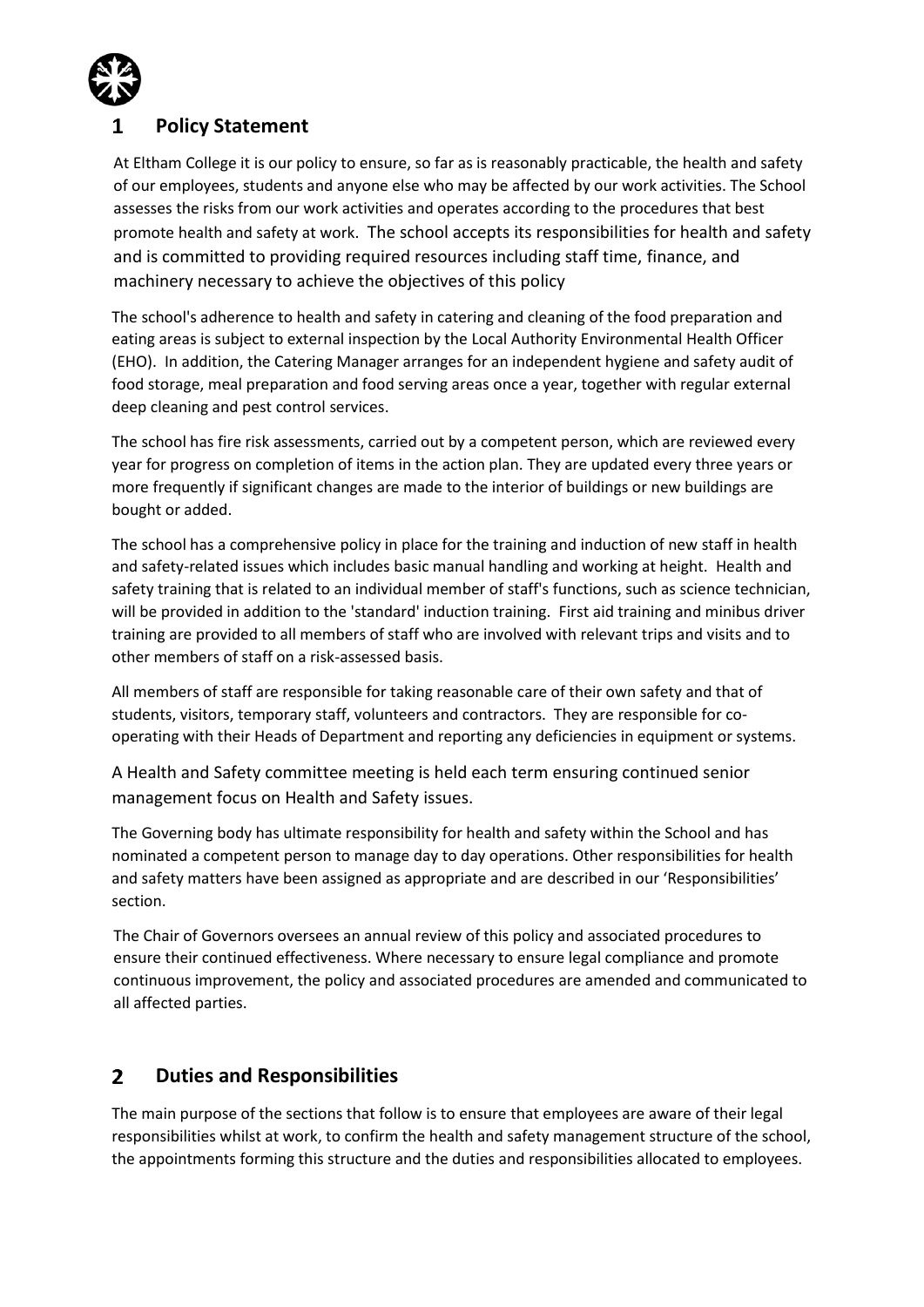

# **General Responsibilities of All Employees**

Eltham College takes seriously the health, safety and welfare of its employees and anyone else that may be affected by our work activities. We expect full cooperation from our employees to help us maintain safe working environments. It is our aim to create a positive safety culture within the school and maintain high standards.

Employees who are responsible for organising, managing and supervising work activities must ensure that our safety policies and procedures are followed at all times. Activities must be completed without significant risk of harm or loss; risks must be assessed, and measures adopted to enable this.

Where employees have limited experience of activities involving risk, supervision is afforded until such a time when their competence is deemed to be satisfactory. Training needs are assessed for all employees and the necessary training to enable employees to work safely is arranged.

Members of staff must refrain from using equipment likely to cause harm, for which they have had no training. If staff notice any unsafe equipment, acts or situations they must take action and report this to their line manager.

The school has in place a system for periodic monitoring. The purpose of this task is to continually assess our performance with respect to health and safety. Employees are nominated with specific monitoring responsibilities and from time to time wider staff members may be asked to provide assistance.

The Health and Safety at Work Act 1974 places duties on all workers. Sections 7 and 8 refer specifically to the duties of employees. These are to:

- Take reasonable care of your own health and safety and that of anyone else effected by what you do;
- Cooperate with us, your employer, enabling us to comply with our statutory duties;
- Refrain from intentionally or recklessly interfering with or misusing anything provided in the interest of health, safety and welfare.

Failure to act and comply with legal duties may result in disciplinary action being taken against an employee, and/or formal action being taken by an enforcing authority such as the Health and Safety Executive.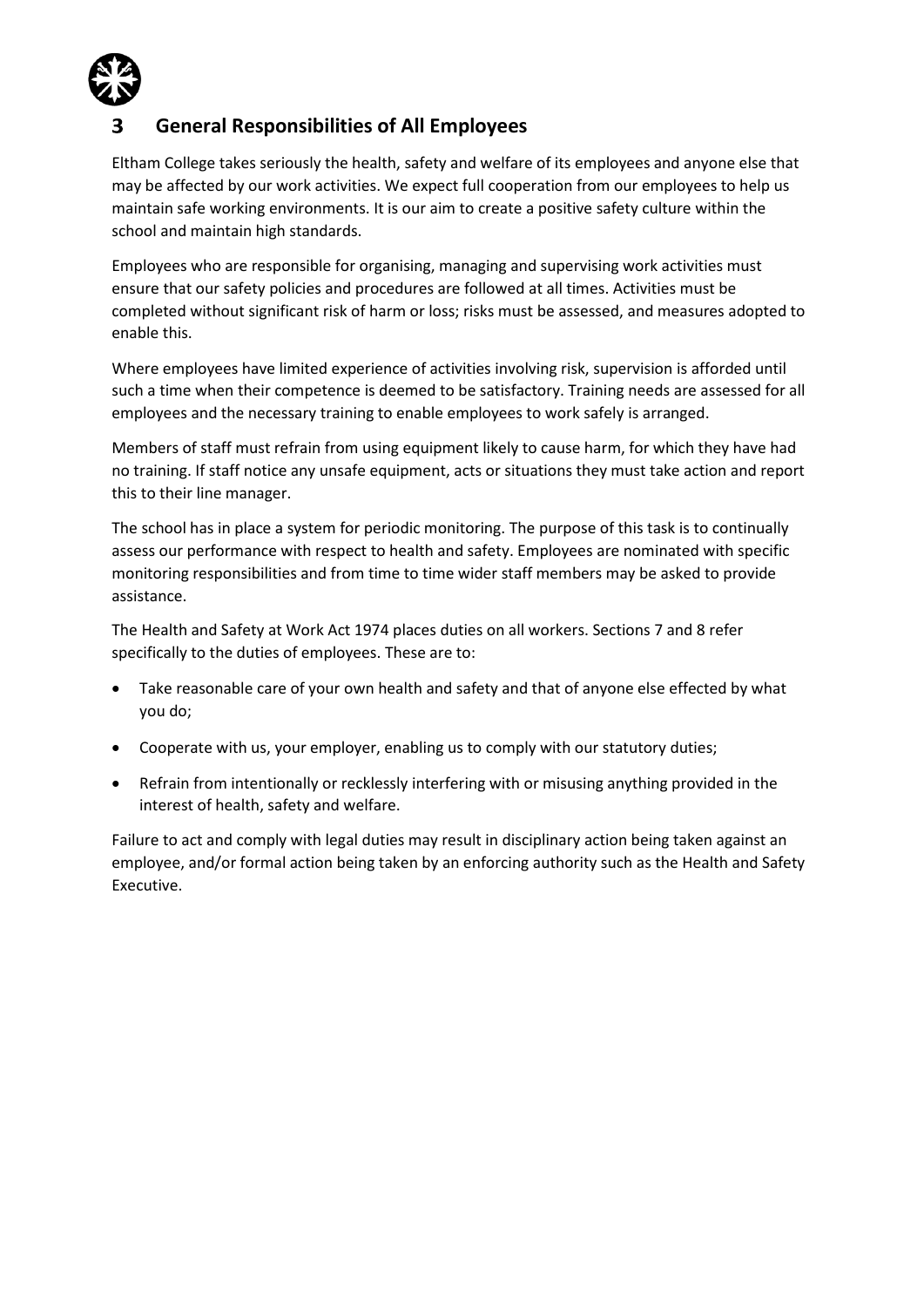

# **Health and Safety Management Structure**

This diagram is a representation of our management structure and organising strategy for health and safety responsibilities within the school.

# **GOVERNORS**

Overall responsibility for health and safety at Board level

### **NAMED GOVERNOR**

Responsibility for oversight of health and safety

### **HEADMASTER**

Responsibility for day to day operations and organisation of health and safety

#### **BURSAR**

Health and Safety Advisor

Overall responsibility for health and safety within the school

Reports routinely to the board on health and safety matters

### **HEAD OF FACILITIES**

School safety co-ordinator

Responsible for day to day management of safety and security of site and regulatory compliance

Chair of Health and Safety Committee

| <b>HEALTH AND SAFETY COMMITTEE</b>                 |                                              |                                       |                            |  |  |  |
|----------------------------------------------------|----------------------------------------------|---------------------------------------|----------------------------|--|--|--|
| Meets termly                                       |                                              |                                       |                            |  |  |  |
| <b>Bursar</b>                                      | Deputy Head<br>(Pastoral)                    | Deputy Head of Junior<br>School       | <b>Estates Manager</b>     |  |  |  |
| Director of IT Services                            | <b>Head of Science</b>                       | Lead School Nurse                     | <b>Head of Maintenance</b> |  |  |  |
| Representative from<br><b>Gerald Moore Gallery</b> | Eric Liddell Sports<br><b>Centre Manager</b> | <b>Contracted Catering</b><br>Manager | <b>H&amp;S Governor</b>    |  |  |  |
| Assistant Head (Lower<br>School)                   | Head School Keeper                           | Head of DT                            |                            |  |  |  |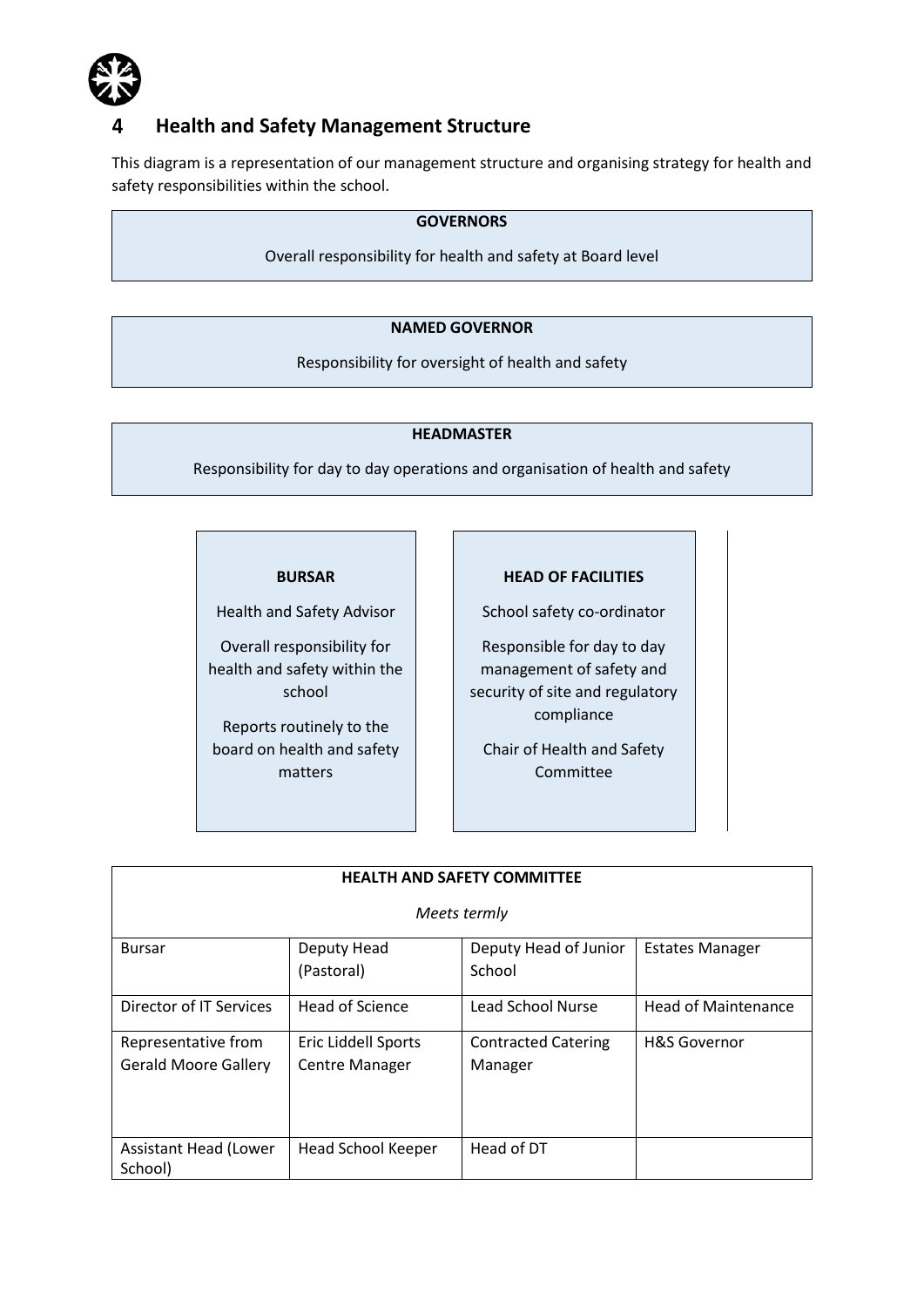

# **Employee Rules**

Employee duties and responsibilities are explained in other parts of our health and safety policies. The intention of the following section is to communicate general rules. These apply to all employees.

In the interests of health and safety it is important that all employees cooperate with us and follow these rules.

As an employee you are responsible for the safety of yourself and that of others. The Governing Body and managers must ensure that rules have been communicated and are enforced.

Ignorance or breach of any safety arrangements that have been introduced may lead to disciplinary action up to and including summary dismissal for gross misconduct.

#### **General Work Procedures and Rules**  6

# **Employees must:**

- Understand their responsibilities as employees and comply with any rules and procedures that apply;
- Not use equipment until the necessary training and authority for use has been provided;
- Make full use of any guards and safety devices;
- Not attend work or operate any equipment if under the influence of drugs or alcohol;
- Not willingly cause damage to any work equipment;
- Use any personal protective equipment the School provides and deems necessary for specific tasks;
- Use suitable footwear for their employment;
- Not endanger his or her own safety or the safety of others;
- Help to achieve and maintain high standards of housekeeping;
- Not interfere with any safety arrangements or equipment that the School may provide;
- Observe the no smoking policy;
- Only use a mobile phone when it is safe to do so (within the restrictions as set out in other sections of the staff handbook). Employees must not use mobile phones when operating machinery;
- Not bring any personal electrical devices into work without the permission of his or her line manager;
- Wear safety shoes as directed;
- Report any faults or unsafe conditions.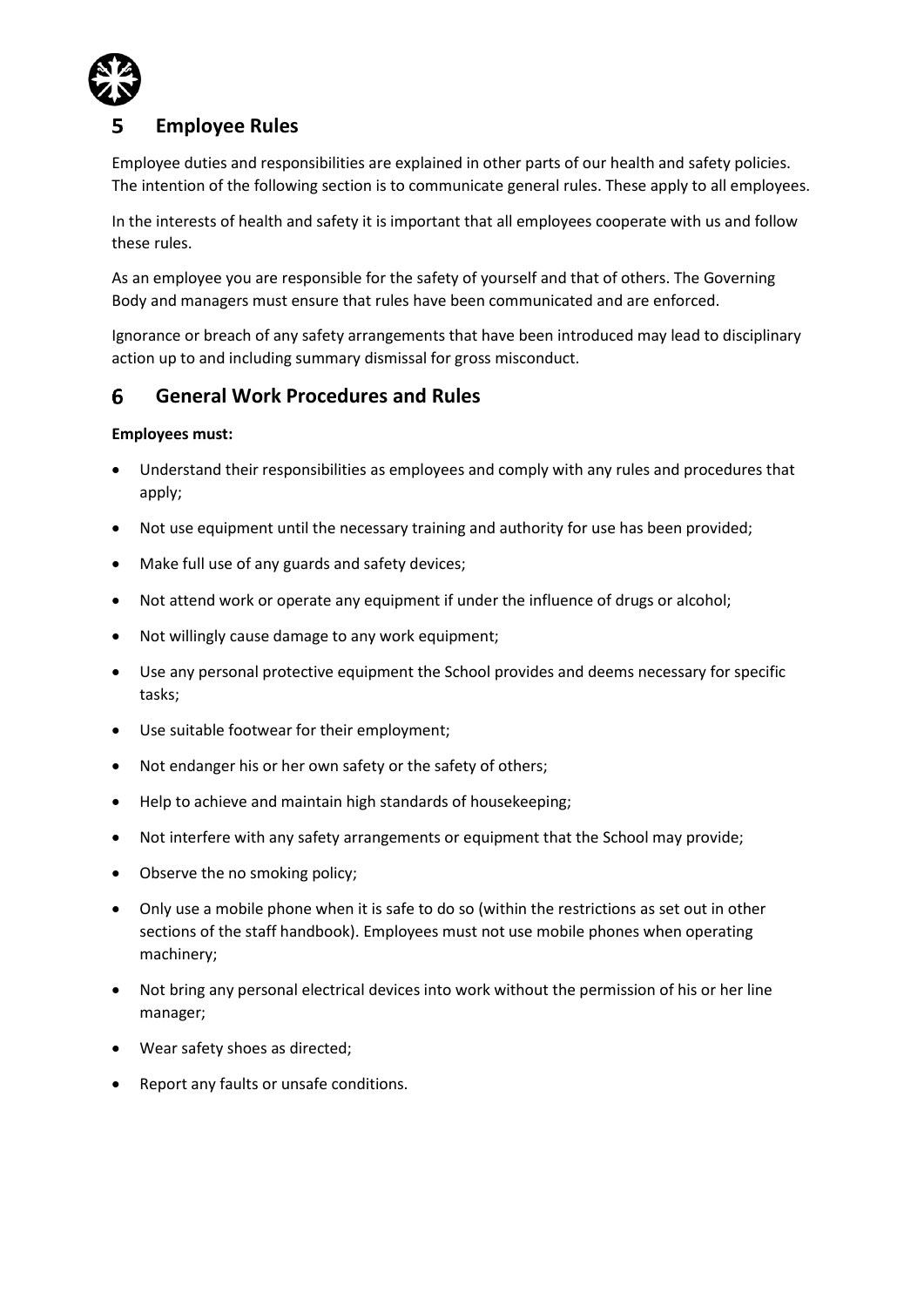

#### **Personal Health**

### **Employees must:**

- Inform us of any injury, condition or illness that may affect their ability to work safely or affect the safety of others;
- Inform us if they are taking prescribed drugs or medicines that may affect performance at work;
- Report any incident, injury or ill health which they believe has been caused by or taken place at work;
- Inform us of any illness or condition which they believe could be affected further as a result of their work;
- Ensure any injuries or wounds receive appropriate treatment.

### **Fire Safety**

### **Employees must:**

- Be familiar with and follow our fire safety procedures;
- Cooperate with us and participate in fire safety drills;
- Not misuse or interfere with any portable firefighting equipment or any other fire safety devices;
- Not obstruct any escape routes or exits.

### **Drugs and Alcohol**

### **Employees must**:

- Inform us if they have personal issues with drugs or alcohol;
- Not under any circumstances attend work if they are experiencing the effects of alcohol or illegal drugs;
- Not under any circumstances consume alcohol or use illegal drugs whilst at work.

### **Key Holders**

When routinely unlocking and securing the building, or accessing the building out of hours, key holders must consider their safety from the risk of violence – either from persons on site or following a break in, or where there could be a risk from live services, fire or damaged property.

### **Key holders should not attempt to enter the building alone if:**

- There are signs of a break in  $-$  i.e. forced entry, broken locks or glass;
- The fire or intruder alarm is sounding;
- They otherwise suspect there may be unauthorised persons on site.

The key holder should delay entry until CCTV can be checked or they are escorted by the police, service contractor or other member of staff. In all cases, proceed with caution.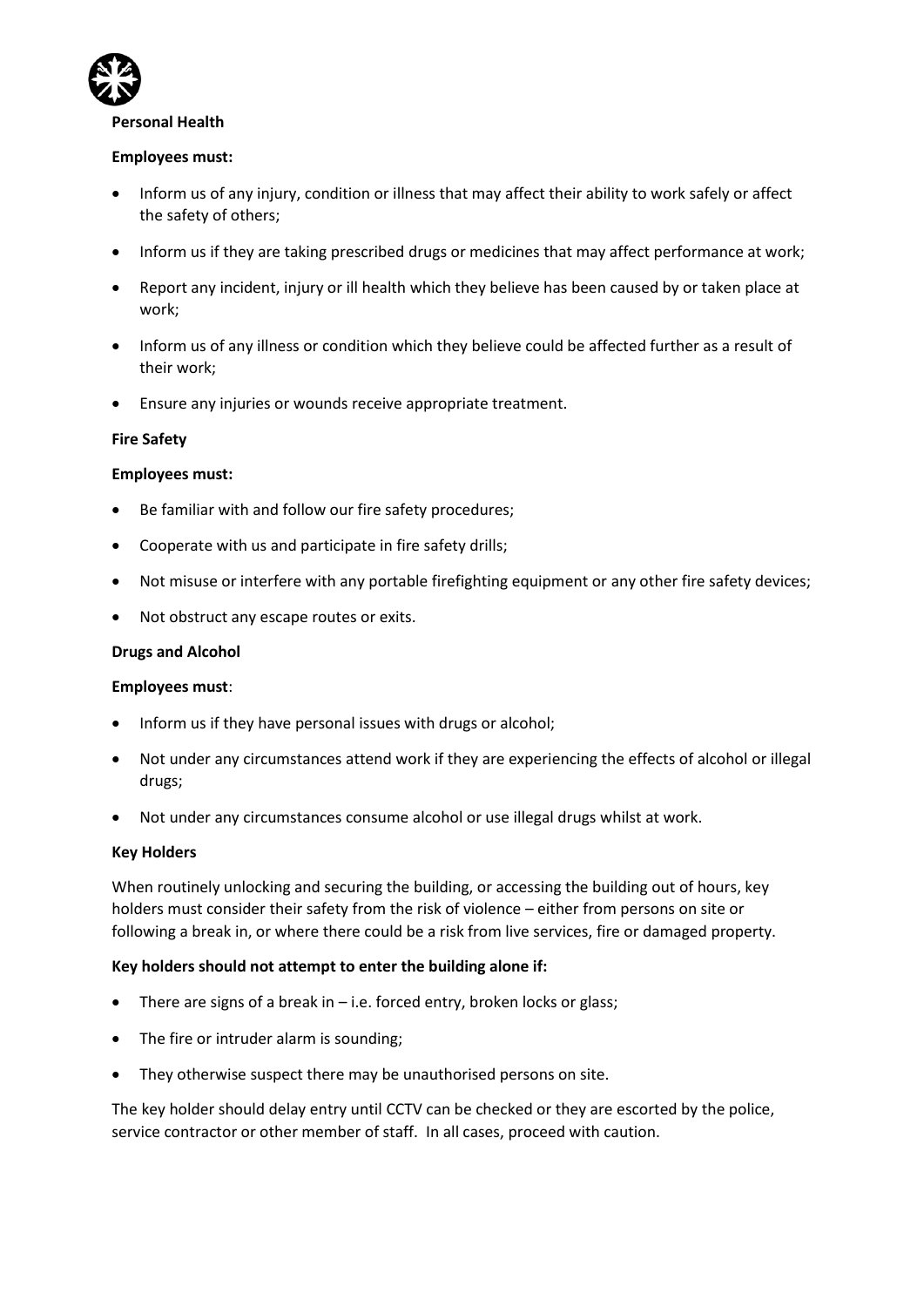

### **Misconduct**

Eltham College expects employees to act responsibly at work and comply with our safety polices, rules and procedures. Failure to act responsibly may result in disciplinary action procedures being taken against an employee, up to and including dismissal.

#### $\overline{ }$ **Food Safety**

# **Personal Health**

It is imperative that the School is notified by employees and/or contractors who work in food handling or preparation if:

- They or their employees are sick with vomiting or diarrhoea;
- They or their employees have discharge from eyes or nose or throat;
- They or their employees have any septic skin conditions such as boils, septic cuts or sores;
- They or their employees have any other reportable infection such as heavy coughs, colds and flu like symptoms.

# **Employees must:**

• Ensure they report to their manager and keep away from food preparation and cooking areas until deemed non contagious.

# **The following are notifiable infections under the RIDDOR regulations:**

- Typhoid/paratyphoid;
- Salmonella infections:
- Amoebic or bacillary dysentery;
- Staphylococcal infection.

If these are diagnosed by a physician, the local authority Environmental Health department must be informed.

### **Employees must ensure that:**

- Hands are washed according to recommended procedures;
- Uniform is clean at all times and cross contamination (including of allergens) is controlled by the use of plastic disposable gloves and aprons where necessary;
- They will not knowingly infect foods making them unfit for human consumption by the addition of non-certified ingredients;
- All HACCP identified risks and CCPS are upheld to the best of their abilities;
- They do not smoke during food handling and preparation;
- First aid is only completed by a competent person and food safe dressings are used where required;
- No jewellery accept for a plain wedding band is worn;